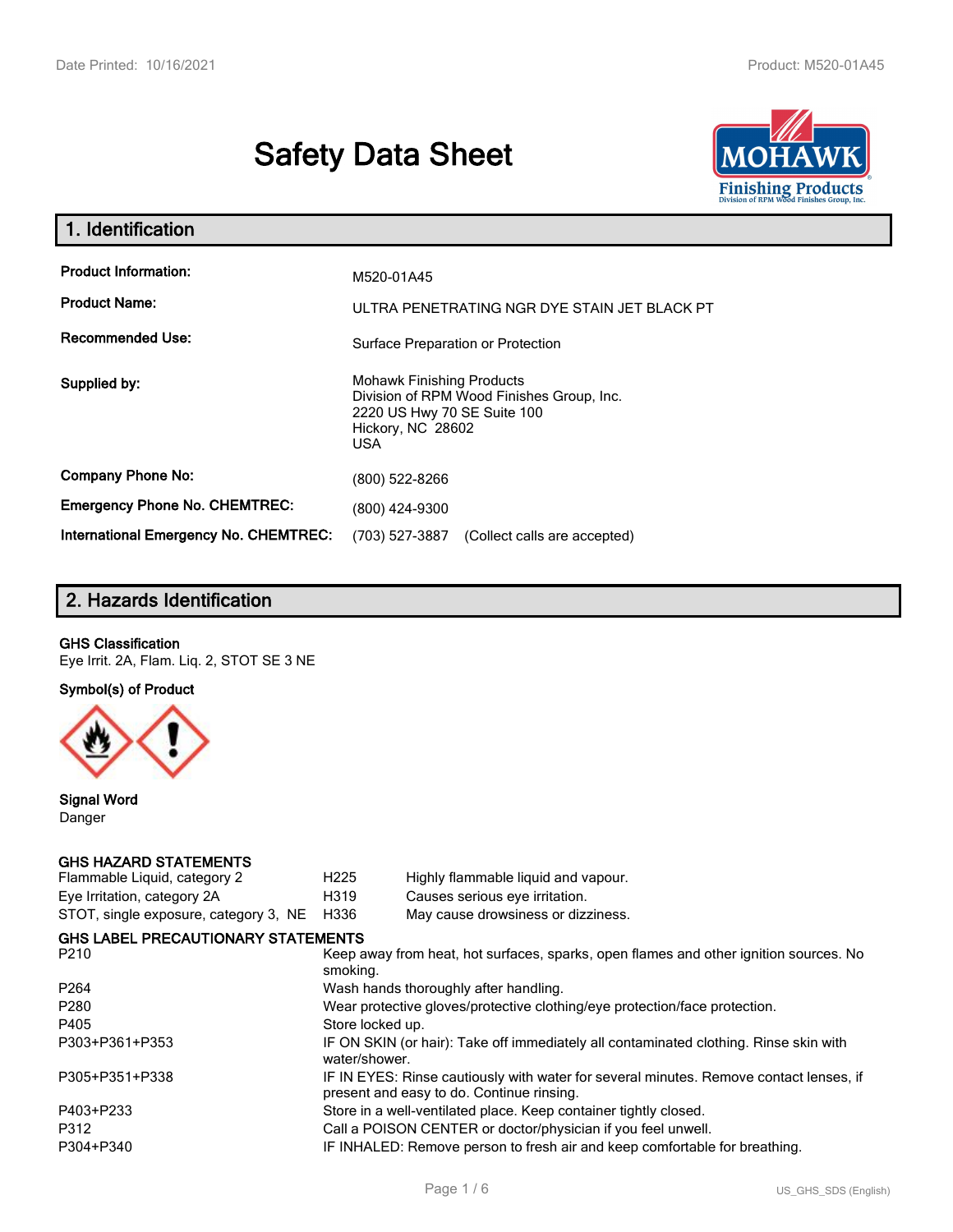| If eye irritation persists: Get medical advice/attention.      |
|----------------------------------------------------------------|
| Store in a well-ventilated place. Keep cool.                   |
| <b>GHS SDS PRECAUTIONARY STATEMENTS</b>                        |
| Ground/bond container and receiving equipment.                 |
| Use explosion-proof electrical/ventilating/lighting/equipment. |
| Use only non-sparking tools.                                   |
| Take precautionary measures against static discharge.          |
|                                                                |

# **3. Composition/Information on ingredients**

| <b>Chemical Name</b> | CAS-No. | Wt. %      | <b>GHS Symbols</b> | <b>GHS</b>       |
|----------------------|---------|------------|--------------------|------------------|
| acetone              | 67-64-1 | $2.5 - 10$ | 55-75 GHS02-GHS07  | H <sub>225</sub> |
| ethanol              | 64-17-5 |            | GHS02              | H225             |

**CHS Statements** H225-302-319-332-336

The exact percentage (concentration) of ingredients is being withheld as a trade secret.

The text for GHS Hazard Statements shown above (if any) is given in the "Other information" Section.

# **4. First-aid Measures**



FIRST AID - EYE CONTACT: IF IN EYES: Rinse cautiously with water for several minutes. Remove contact lenses, if present and easy to do. Continue rinsing. If eye irritation persists: Get medical advice/attention.

FIRST AID - SKIN CONTACT: IF ON SKIN (or hair): Take off immediately all contaminated clothing. Rinse skin with water/shower.

FIRST AID - INGESTION: IF SWALLOWED: rinse mouth. Do NOT induce vomiting. IF exposed or if you feel unwell: Call a POISON CENTER or doctor/physician.

FIRST AID - INHALATION: IF INHALED: Remove person to fresh air and keep comfortable for breathing.

# **5. Fire-fighting Measures**

**SPECIAL FIREFIGHTING PROCEDURES:** Evacuate all persons from the fire area to a safe location. Move non-burning material, as feasible, to a safe location as soon as possible. Fire fighters should be protected from potential explosion hazards while extinguishing the fire. Wear self-contained breathing apparatus (SCBA) and full fire-fighting protective clothing. Thoroughly decontaminate all protective equipment after use. Containers of this material may build up pressure if exposed to heat (fire). Use water spray to cool fire-exposed containers. Use water spray to disperse vapors if a spill or leak has not ignited. DO NOT extinguish a fire resulting from the flow of flammable liquid until the flow of the liquid is effectively shut off. This precaution will help prevent the accumulation of an explosive vapor-air mixture after the initial fire is extinguished.

**FIREFIGHTING EQUIPMENT:** This is a NFPA/OSHA Class 1B or less flammable liquid. Follow NFPA30, Chapter 16 for fire protection and fire suppression. Use a dry chemical, carbon dioxide, or similar ABC fire extinguisher for incipeint fires. Water may be used to cool and prevent rupture of containers that are exposed to heat from fire.

# **6. Accidental Release Measures**

#### **ENVIRONMENTAL MEASURES:** No Information

**STEPS TO BE TAKEN IN CASE MATERIAL IS RELEASED OR SPILLED:** Follow personal protective equipment recommendations found in Section VIII. Personal protective equipment needs must be evaluated based on information provided on this sheet and the special circumstances created by the spill including; the material spilled, the quantity of the spill, the area in which the spill occurred, and the training and the expertise of employees in the area responding to the spill. Never exceed any occupational exposure limits. Shut off ignition sources; including electrical equipment and flames. Do not allow smoking in the area. Do not allow the spilled product to enter public drainage system or open waterways.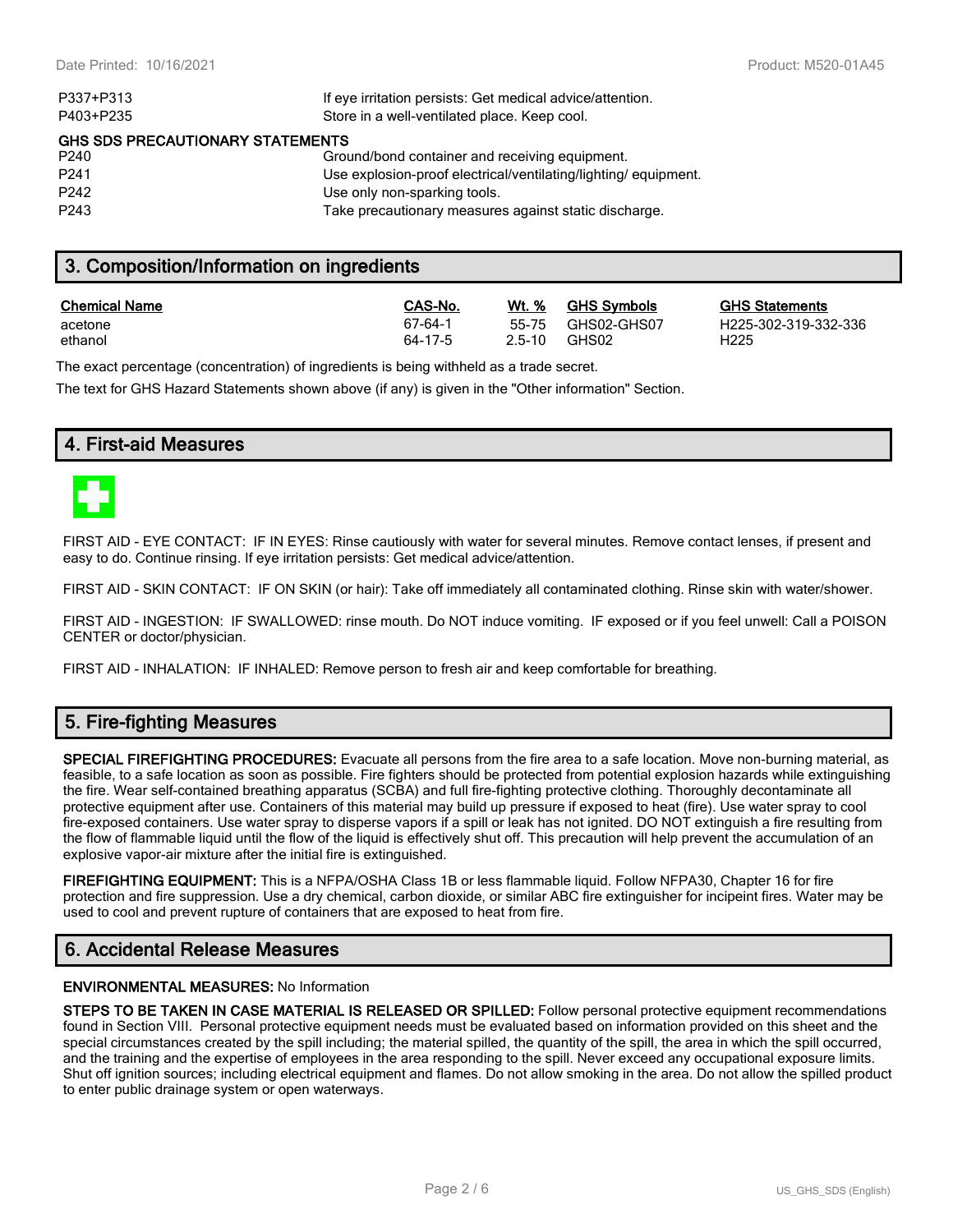# **7. Handling and Storage**



**HANDLING:** Avoid inhalation and contact with eyes, skin, and clothing. Wash hands thoroughly after handling and before eating or drinking. In keeping with safe handling practices, avoid ignition sources (smoking, flames, pilot lights, electrical sparks); ground and bond containers when transferring the material to prevent static electricity sparks that could ignite vapor and use spark proof tools and explosion proof equipment. Empty containers may retain product residue or vapor. Do not pressurize, cut, weld, braze, solder, drill, grind, or expose container to heat, flame, sparks, static electricity, or other sources of ignition. Any of these actions can potentially cause an explosion that may lead to injury.

**STORAGE:** Keep containers closed when not in use. Store in cool well ventilated space away from incompatible materials.

# **8. Exposure Controls/Personal Protection**

| Ingredients with Occupational Exposure Limits |                      |                         |                          |                         |
|-----------------------------------------------|----------------------|-------------------------|--------------------------|-------------------------|
| <b>Chemical Name</b>                          | <b>ACGIH TLV-TWA</b> | <b>ACGIH-TLV STEL</b>   | <b>OSHA PEL-TWA</b>      | <b>OSHA PEL-CEILING</b> |
| acetone<br>ethanol                            | $250$ ppm<br>N.D.    | $500$ ppm<br>$1000$ ppm | $1000$ ppm<br>$1000$ ppm | N.D.<br>N.D.            |

**Further Advice: MEL = Maximum Exposure Limit OES = Occupational Exposure Standard SUP = Supplier's Recommendation Sk = Skin Sensitizer N.E. = Not Established N.D. = Not Determined**

#### **Personal Protection**



**RESPIRATORY PROTECTION:** Use adequate engineering controls and ventilation to keep levels below recommended or statutory exposure limits. If exposure levels exceed limits use appropriate approved respiratory protection equipment.

**SKIN PROTECTION:** Wear chemical resistant footwear and clothing such as gloves, an apron or a whole body suit as appropriate.



**EYE PROTECTION:** Wear chemical-resistant glasses and/or goggles and a face shield when eye and face contact is possible due to splashing or spraying of material.



**OTHER PROTECTIVE EQUIPMENT:** No Information



**HYGIENIC PRACTICES:** It is good practice to avoid contact with the product and/or its vapors, mists or dust by using appropriate protective measures. Wash thoroughly after handling and before eating or drinking.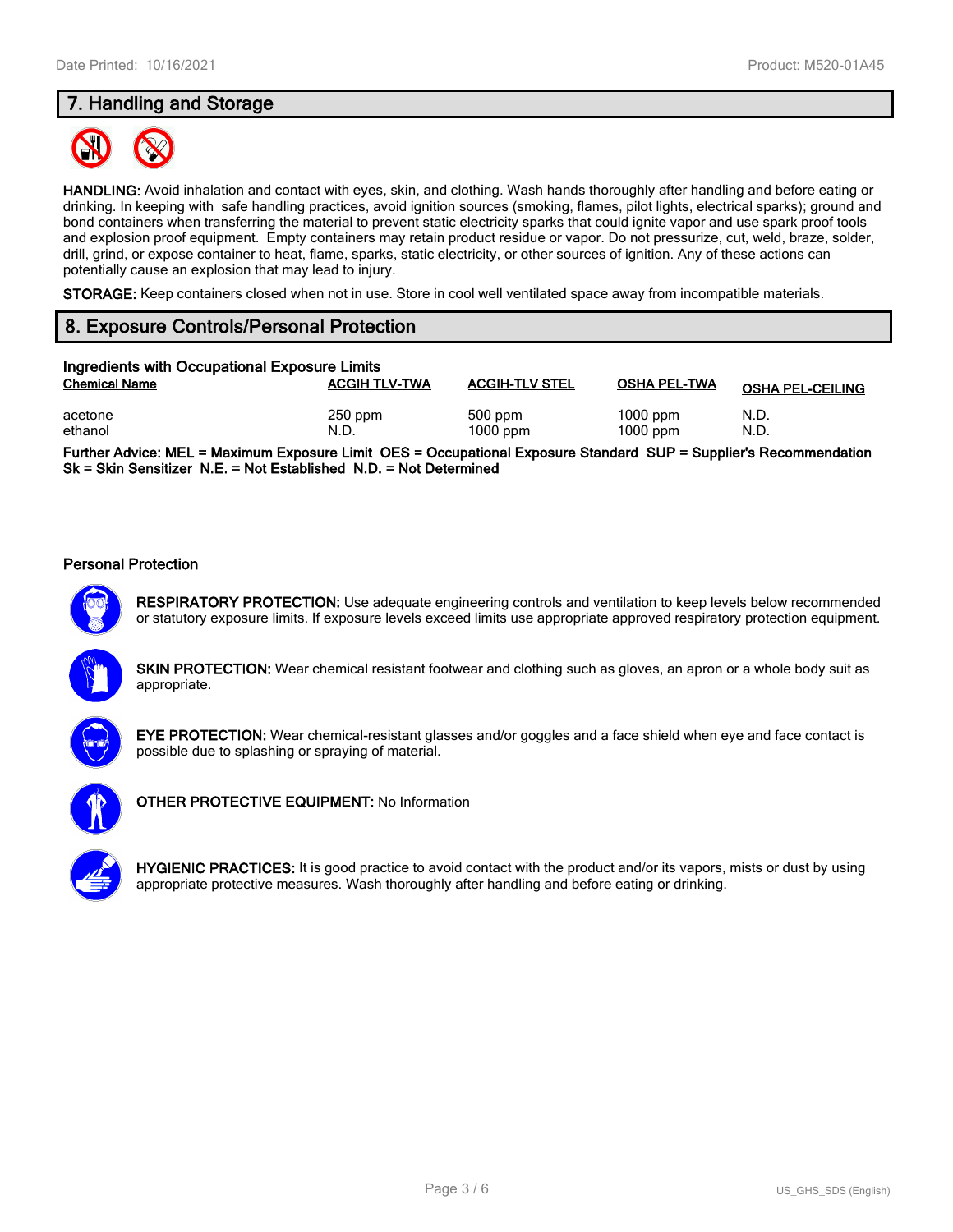**N.I. = No Information**

# **9. Physical and Chemical Properties**

| Appearance:                                       | Clear Liquid                                | <b>Physical State:</b>                      | <b>LIQUID</b>  |
|---------------------------------------------------|---------------------------------------------|---------------------------------------------|----------------|
| Odor:                                             | <b>Moderately Strong Alcohol</b>            | <b>Odor Threshold:</b>                      | Not determined |
| Density, g/cm3:                                   | 0.847                                       | pH:                                         | Not determined |
| Freeze Point, °F:                                 | Not determined                              | Viscosity:                                  | Not determined |
| <b>Solubility in Water:</b>                       | Not determined                              | Partition Coefficient, n-octanol/<br>water: | Not determined |
| Decomposition temperature, °F:                    | Not determined                              | <b>Explosive Limits, %:</b>                 | Not determined |
| Boiling Range, °F:                                | $>$ 100 °F                                  | Flash Point, °F:                            | $-4$ $\circ$ F |
| Combustibility:                                   | <b>Supports Combustion</b>                  | Auto-Ignition Temperature, °F:              | Not determined |
| <b>Evaporation Rate:</b><br><b>Vapor Density:</b> | Faster than Diethyl Ether<br>Not determined | Vapor Pressure, mmHg:                       | Not determined |
|                                                   |                                             |                                             |                |

# **10. Stability and reactivity**

**STABILITY:** Stable under normal conditions.

**CONDITIONS TO AVOID:** Heat, flames and sparks.

**INCOMPATIBILITY:** Acids, Bases, Oxidizing agents

**HAZARDOUS DECOMPOSITION PRODUCTS:** Not determined.

# **11. Toxicological information**

**Practical Experiences**

**EMERGENCY OVERVIEW:** No Information

**EFFECT OF OVEREXPOSURE - EYE CONTACT:** No Information

**EFFECT OF OVEREXPOSURE - INGESTION:** No Information

**EFFECT OF OVEREXPOSURE - INHALATION:** No Information

**EFFECT OF OVEREXPOSURE - SKIN CONTACT:** No Information

**CARCINOGENICITY:** No Information

#### **PRIMARY ROUTE(S) OF ENTRY:**

**Eye Contact, Skin Contact, Inhalation**

# **Acute Toxicity Values**

**The acute effects of this product have not been tested. Data on individual components are tabulated below**

| CAS-No. | <b>Chemical Name</b> |
|---------|----------------------|
| 67-64-1 | acetone              |

**Casary Chemical Chemical LD50 Chemical LD50 Vapor LC50** 1800 mg/kg Rat 20000 mg/kg Rabbit 50.1 mg/L Rat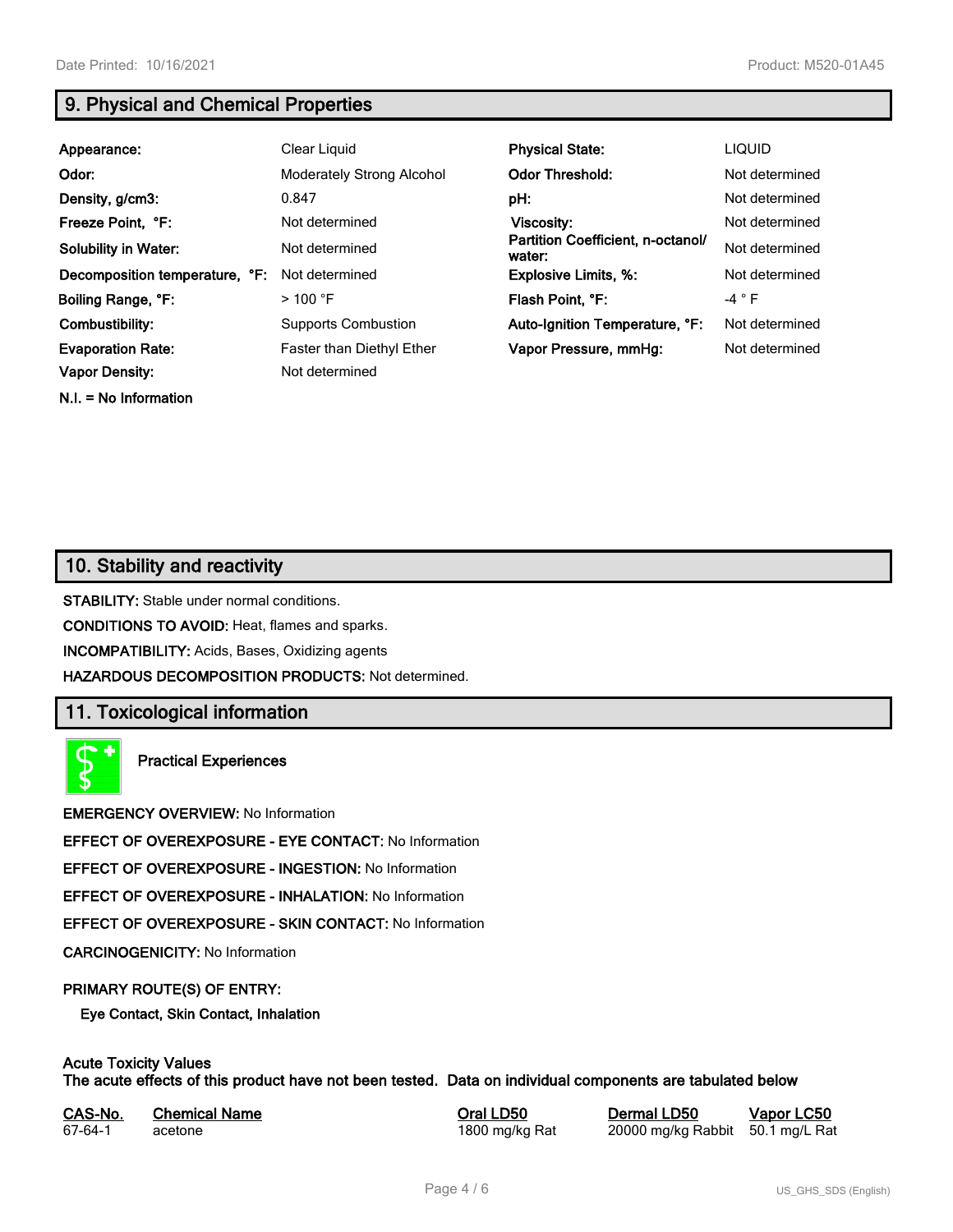#### 64-17-5 ethanol 7060 mg/kg Rat 15,800 mg/kg 124.7 mg/L Rat

#### **N.I. = No Information**

### **12. Ecological information**

**ECOLOGICAL INFORMATION:** Ecological evaluation of this material has not been performed; however, do not allow the product to be released to the environment without governmental approval/permits.

### **13. Disposal Information**



**Product**

**DISPOSAL METHOD:** Waste from this material may be a listed and/or characteristic hazardous waste. Dispose of material, contaminated absorbent, container and unused contents in accordance with local, state, and federal regulations.

**STEPS TO BE TAKEN IN CASE MATERIAL IS RELEASED OR SPILLED:** Follow personal protective equipment recommendations found in Section VIII. Personal protective equipment needs must be evaluated based on information provided on this sheet and the special circumstances created by the spill including; the material spilled, the quantity of the spill, the area in which the spill occurred, and the training and the expertise of employees in the area responding to the spill. Never exceed any occupational exposure limits. Shut off ignition sources; including electrical equipment and flames. Do not allow smoking in the area. Do not allow the spilled product to enter public drainage system or open waterways.

# **14. Transport Information**

#### **SPECIAL TRANSPORT PRECAUTIONS:** No Information

**DOT:** CONSUMER COMMODITY

**IATA:** UN1263, PAINT, 3, II

**IMDG:** UN1263, PAINT, 3, II

# **15. Regulatory Information**

#### **U.S. Federal Regulations:**

#### **CERCLA - SARA Hazard Category**

This product has been reviewed according to the EPA 'Hazard Categories' promulgated under Sections 311 and 312 of the Superfund Amendment and Reauthorization Act of 1986 (SARA Title III) and is considered, under applicable definitions, to meet the following categories:

Fire Hazard, Acute Health Hazard

#### **SARA SECTION 313**

This product contains the following substances subject to the reporting requirements of Section 313 of Title III of the Superfund Amendment and Reauthorization Act of 1986 and 40 CFR part 372:

No Sara 313 components exist in this product.

#### **TOXIC SUBSTANCES CONTROL ACT**

This product contains the following chemical substances subject to the reporting requirements of TSCA 12(B) if exported from the United States:

No TSCA components exist in this product.